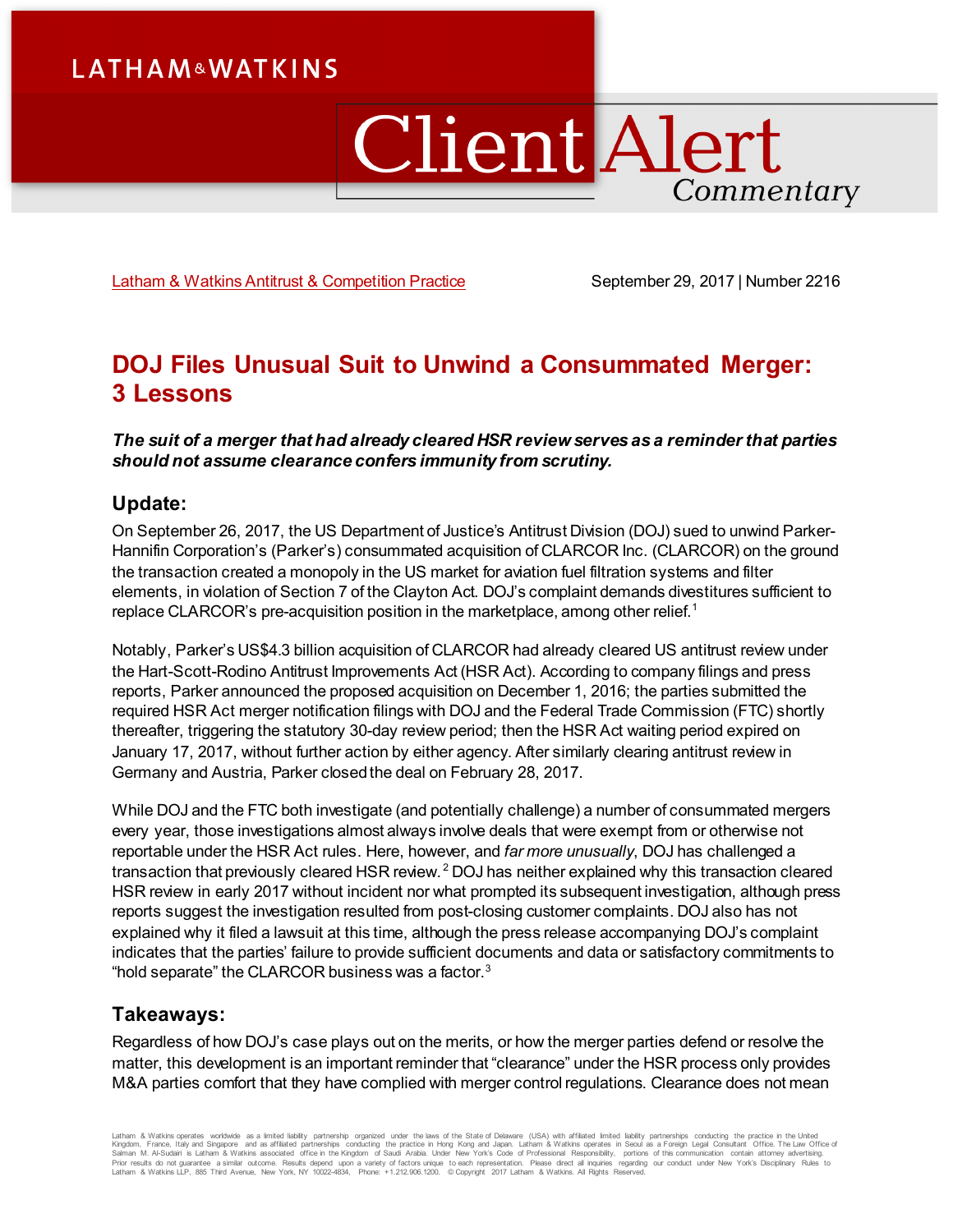the transaction is immune from substantive antitrust scrutiny, and if the antitrust enforcement agencies form a concern about the matter, they can commence an investigation at any time. Here are three quick takeaways from the DOJ's challenge:

# **1. The HSR Act is a screening process, not a "jurisdictional" test.**

In the US, the fact that a transaction is not subject to HSR review or that it has gone through HSR review and cleared without incident does not immunize the transaction from antitrust scrutiny going forward. The fundamental purpose of the HSR Act is to solve a mechanical problem: it gives the antitrust authorities an opportunity to review mergers that fit within certain parameters before the mergers occur, so that the agencies can intervene effectively when necessary, without needing to try and "unscramble the eggs" after closing. HSR review is a process borne out of the fact that the original law that prohibits anticompetitive mergers (the Clayton Act of 1914) failed to include a mechanism for detecting problematic transactions before they took place. Importantly, however, the HSR Act did not override the Clayton Act or narrow its jurisdiction, so transactions that are not subject to HSR — and even transactions that go through and clear HSR review — may still be prohibited at a later date if regulators determine that the transactions may substantially lessen competition or tend to create monopolies.

For parties pursuing transactions that may raise antitrust sensitivities, then, the lesson is that it remains critically important for deal certainty to have a well-thought-out, substantive antitrust defense of the deal. In transactions where HSR notification is required, clearing the HSR waiting period provides important comfort that the regulatory requirements have been met, but clearance does not immunize the substance of the transaction or the parties from later scrutiny.

## **2. The antitrust agencies focus on deal substance, not size.**

Both DOJ and the FTC have demonstrated that they are willing to challenge a big deal (here, a US\$4.3 billion combination) over an antitrust issue in a relatively small line of business (here, a business representing about US\$20 million in revenue — less than 0.5% of deal value — according to press accounts). While sometimes counter-intuitive to business executives, the fact that a deal is "mostly complementary" is not a defense if part of the deal raises competition concerns. As both DOJ and the FTC have made clear through their enforcement programs, if a deal substantially lessens competition or tends to create a monopoly in a meaningful area of commerce, the agencies' mandate is to protect consumers from that anti-competitive effect, regardless of whether the alleged harm is occurring in the context of a much larger and otherwise unproblematic deal.

For parties pursuing competitively sensitive strategic transactions, the lesson is to focus their antitrust analysis and strategy on each of the antitrust-sensitive parts of the deal, regardless of the relative size of that business, and to avoid the temptation to blur over issues that are "too small to matter."

# **3. In a strategic transaction, investigations can occur at any time.**

As a general matter, when thinking about the risks that attach to an antitrust-sensitive transaction, parties tend to think in terms of "detection risk" (that is, the risk that anyone will notice the strategic issues in the deal at all); "investigation risk" (that is, the risk that an antitrust agency will conduct an extended investigation of the deal); and "closing risk." (that is, the risk that a reviewing agency ultimately will seek to block or unwind the deal).

Evaluating and understanding all three of these categories of antitrust deal risks is, of course, important for a company that is pursuing a strategic transaction. Almost always, if a deal is detected and reviewed through the HSR process, the parties can take comfort that the merits of the deal pass muster, and they may proceed to closing without incident. For transactions in which the detection risk is low (either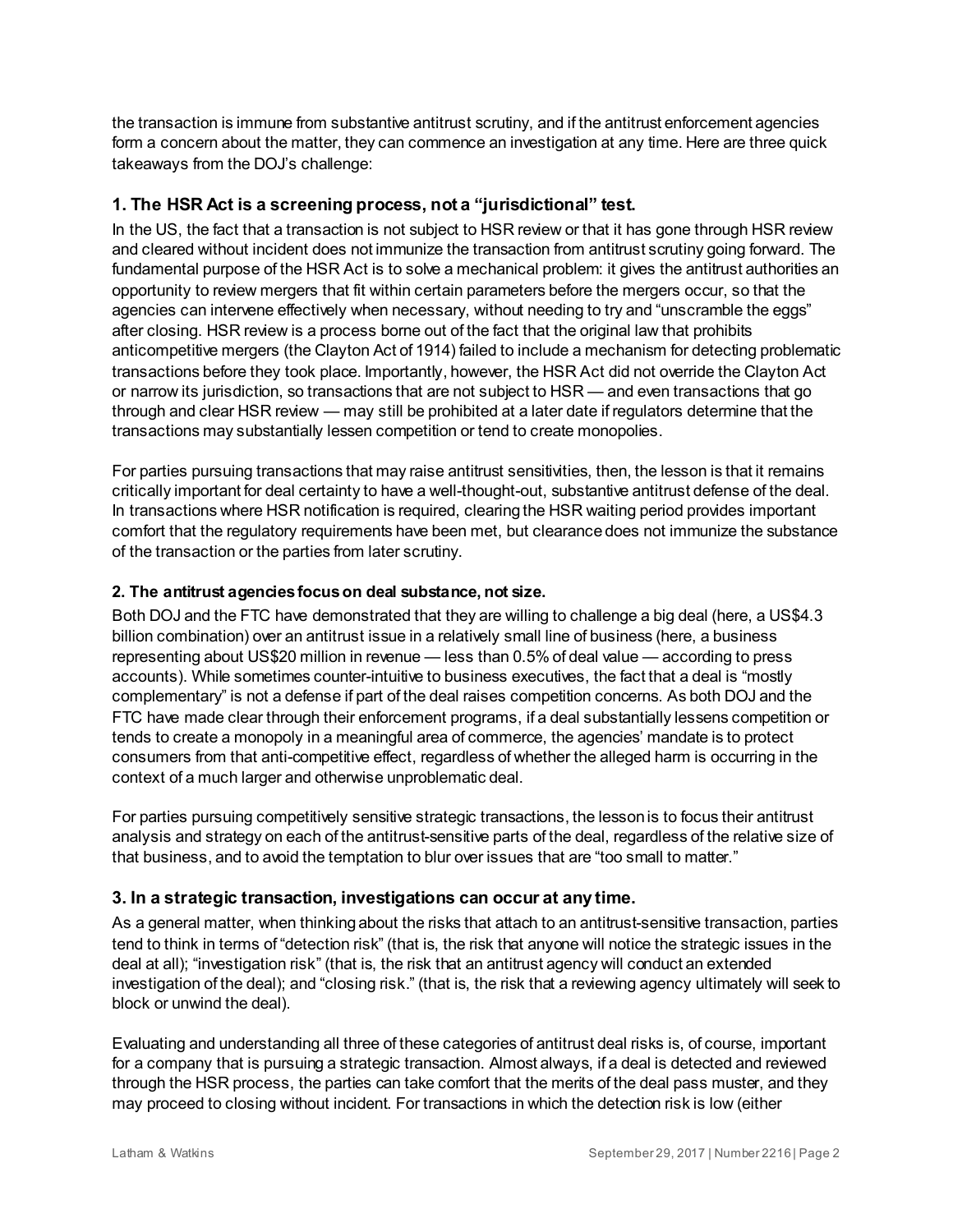because HSR is not required or because the parties have cleared HSR), the parties nonetheless should continue to manage any potential investigation risks and closing risks in a way that best positions the parties to anticipate and address possible substantive antitrust concerns, in the event that some aspect of the deal does become of interest to the agencies. This effort never really expires and may include reaching out to customers to try and avoid complaints about the transaction (or at least to identify what concerns customers are expressing). In some cases, the effort may also include affirmatively reaching out to the antitrust authorities to discuss the transaction rather than "laying low" and hoping the deal goes unnoticed.

For parties pursuing competitively sensitive strategic transactions, it is important to recognize that every deal is different, and the appropriate strategy for one deal may not fit another deal. In every strategic deal, the parties will benefit from anticipating where they face the most risk of scrutiny from the antitrust agencies, and identifying the best way to manage those risks at any point in the deal's life cycle.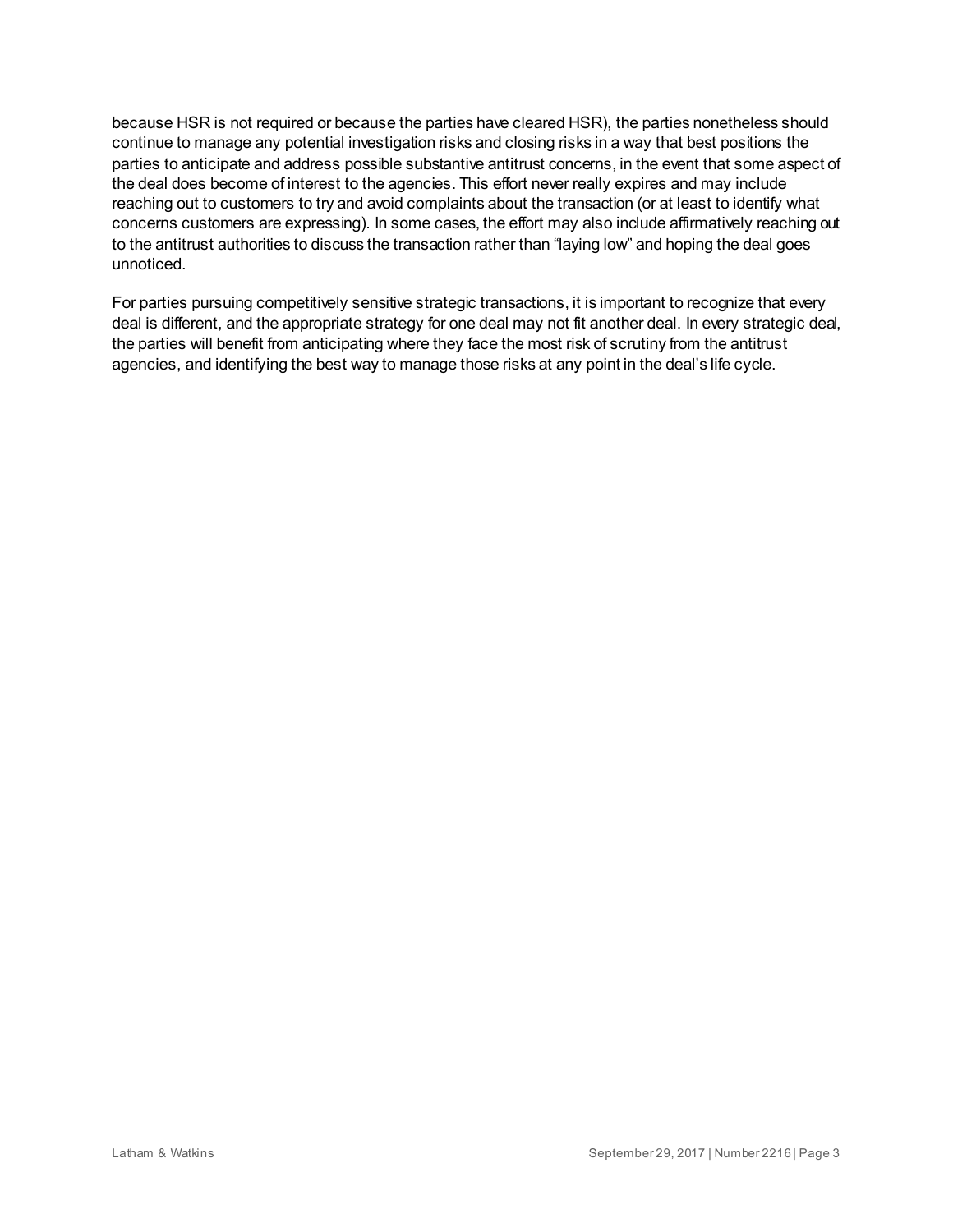If you have questions about this *Client Alert*, please contact one of the authors listed below or the Latham lawyer with whom you normally consult:

#### **[Lawrence E. Buterman](https://www.lw.com/people/lawrence-buterman)**

[lawrence.buterman@lw.com](mailto:lawrence.buterman@lw.com) +1.212.906.1264 New York/Washington, D.C.

#### **[Jason D. Cruise](https://www.lw.com/people/jason-cruise)**

[jason.cruise@lw.com](mailto:jason.cruise@lw.com) +1.202.637.1033 Washington, D.C.

#### **[Michael G. Egge](https://www.lw.com/people/michael-egge)**

[michael.egge@lw.com](mailto:michael.egge@lw.com) +1.202.637.2285 Washington, D.C.

#### **[Joshua N. Holian](https://www.lw.com/people/joshua-holian)**

[joshua.holian@lw.com](mailto:joshua.holian@lw.com) +1.415.391.0600 San Francisco

#### **[Hanno F. Kaiser](https://www.lw.com/people/hanno-kaiser)**

[hanno.kaiser@lw.com](mailto:hanno.kaiser@lw.com) +1.415.395.8856 San Francisco

### **[Amanda P. Reeves](https://www.lw.com/people/amanda-reeves)**

[amanda.reeves@lw.com](mailto:amanda.reeves@lw.com) +1.202.637.2183 Washington, D.C.

#### **[Karen E. Silverman](https://www.lw.com/people/karen-silverman)**

[karen.silverman@lw.com](mailto:karen.silverman@lw.com) +1.415.395.8232 San Francisco

#### **[E. Marcellus Williamson](https://www.lw.com/people/marc-williamson)**

[marc.williamson@lw.com](mailto:marc.williamson@lw.com) +1.202.637.2200 Washington, D.C.

#### **[Farrell J. Malone](https://www.lw.com/people/farrell-malone)**

[farrell.malone@lw.com](mailto:farrell.malone@lw.com) +1.202.637.1024 Washington, D.C.

## **You Might Also Be Interested In**

[Latham Launches We've Got Washington Covered Resource Center](https://www.lw.com/news/latham-launches-weve-got-washington-covered-resource-center)

[Class Action Defendants Likely to Benefit if House Bill](https://www.lw.com/thoughtLeadership/LW-class-action-defendants-to-benefit-if-house-bill-becomes-law) Becomes Law

[Tracking Global Merger Control Changes for 2017](https://www.lw.com/thoughtLeadership/byline-tracking-global-merger-control-changes-for-2017)

[How to Pass the New German Merger Control Size-of-Transaction Test](https://www.lw.com/thoughtLeadership/how-to-pass-new-german-merger-control-size-transaction-test)

*Client Alert* is published by Latham & Watkins as a news reporting service to clients and other friends. The information contained in this publication should not be construed as legal advice. Should further analysis or explanation of the subject matter be required, please contact the lawyer with whom you normally consult. The invitation to contact is not a solicitation for legal work under the laws of any jurisdiction in which Latham lawyers are not authorized to practice. A complete list of Latham's *Client Alerts* can be found a[t www.lw.com](http://www.lw.com/). If you wish to update your contact details or customize the information you receive from Latham & Watkins, visi[t http://events.lw.com/reaction/subscriptionpage.html](http://events.lw.com/reaction/subscriptionpage.html) to subscribe to the firm's global client mailings program.